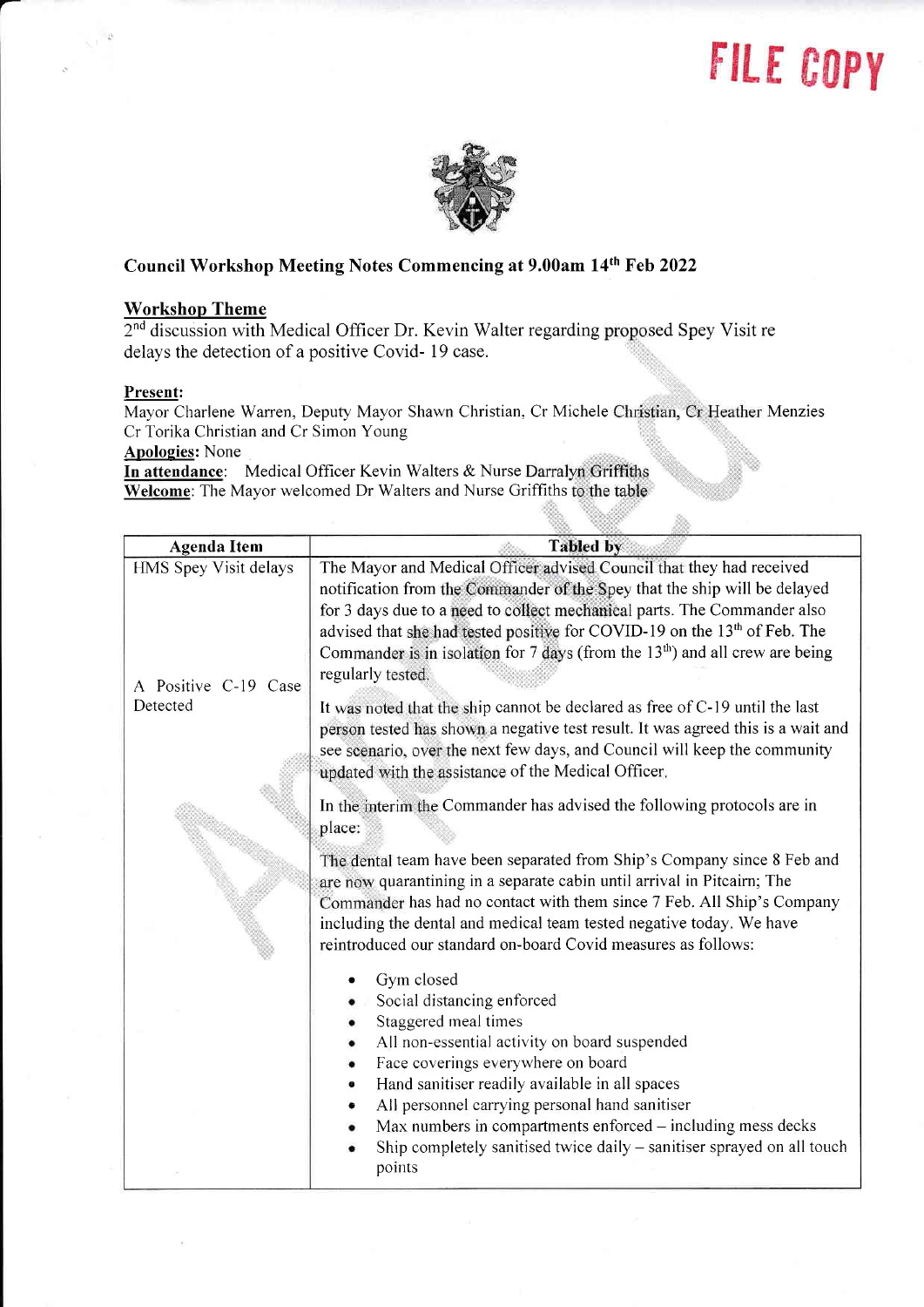|                          | LFD testing for 100% of personnel every day<br>٠<br>Personnel moved into single cabins where possible to minimise<br>spread<br>Personnel encouraged to work and rest in fresh air as much as<br>possible.                                                                                                                                                                                                                                                                                  |
|--------------------------|--------------------------------------------------------------------------------------------------------------------------------------------------------------------------------------------------------------------------------------------------------------------------------------------------------------------------------------------------------------------------------------------------------------------------------------------------------------------------------------------|
|                          | The Commander is now isolating in her cabin on board for at least 7 days as<br>per UK policy (until 19 Feb),                                                                                                                                                                                                                                                                                                                                                                               |
|                          | The Ship is expected to arrive at Pitcairn no earlier than 20 Feb based on the<br>delay to await stores from Tahiti, which will align with the end of the<br>Commanders isolation period (pending negative test results).                                                                                                                                                                                                                                                                  |
|                          | All going to plan the ship could then land the dental and medical team ashore<br>on 20/21 Feb to conduct the tasking, and keep the rest of Ship's Company at<br>sea until the 10-day period was complete 22 Feb.                                                                                                                                                                                                                                                                           |
|                          | The Mayor advised she is now in direct contact with the Commander of<br>Spey. It was agreed she will continue to discuss options with the Commander<br>regarding getting the boosters ashore and, if possible, the dental team landed.                                                                                                                                                                                                                                                     |
| <b>Agreed Priorities</b> | There was general discussion about what Council understands to be the<br>priorities for Pitcairn with regard to the Spey's visit.                                                                                                                                                                                                                                                                                                                                                          |
|                          | It was agreed that the primary outcome of the visit remains the Spey's ability<br>to deliver C-19 vaccinations so the Medical Clinic can administer booster<br>shots to the community. It was noted that this key outcome could be achieved<br>regardless of levels of C-19 infection on board the ship, through contactless<br>delivery.                                                                                                                                                  |
|                          | It was agreed that being able to access Dental treatment for those in<br>immediate and acute need was also important. This being preferable to<br>Islanders being sent to Tahiti, where risk of infection is greater. It was<br>clarified that Council's understanding is that such a trip would not entail<br>accessing Tahiti via Mangareva.                                                                                                                                             |
|                          | It was also agreed that having the ship's Doctor land, to assist with<br>vaccinations, was not a priority.                                                                                                                                                                                                                                                                                                                                                                                 |
|                          | The Mayor invited comment from Dr Walters who conveyed that, given the<br>circumstances and the precautions the Spey continues to undertake to<br>managed the situation, he is still inclined toward it being safe to land the<br>Dental Team. He noted that the dental team has been in isolation, on-board<br>Spey, since Feb 8th. As such, if there are no further positive cases detected,<br>having the team land to undertake their prescribed dental work remains a real<br>option. |
|                          | Dr Walters noted that, in terms of standard, the protocols in place on Spey<br>are likely to be second-to-none. It is a military ship and risk is well mitigated.                                                                                                                                                                                                                                                                                                                          |
|                          | He added that he is continuing his assessment of patient's medical needs<br>(particularly non-NZ passport holders) and will be ready with a Plan B<br>scenario should the dental team not be able to land and other secondary<br>medical care is necessary.                                                                                                                                                                                                                                |

 $\tilde{a}$ 

I

 $\sim$